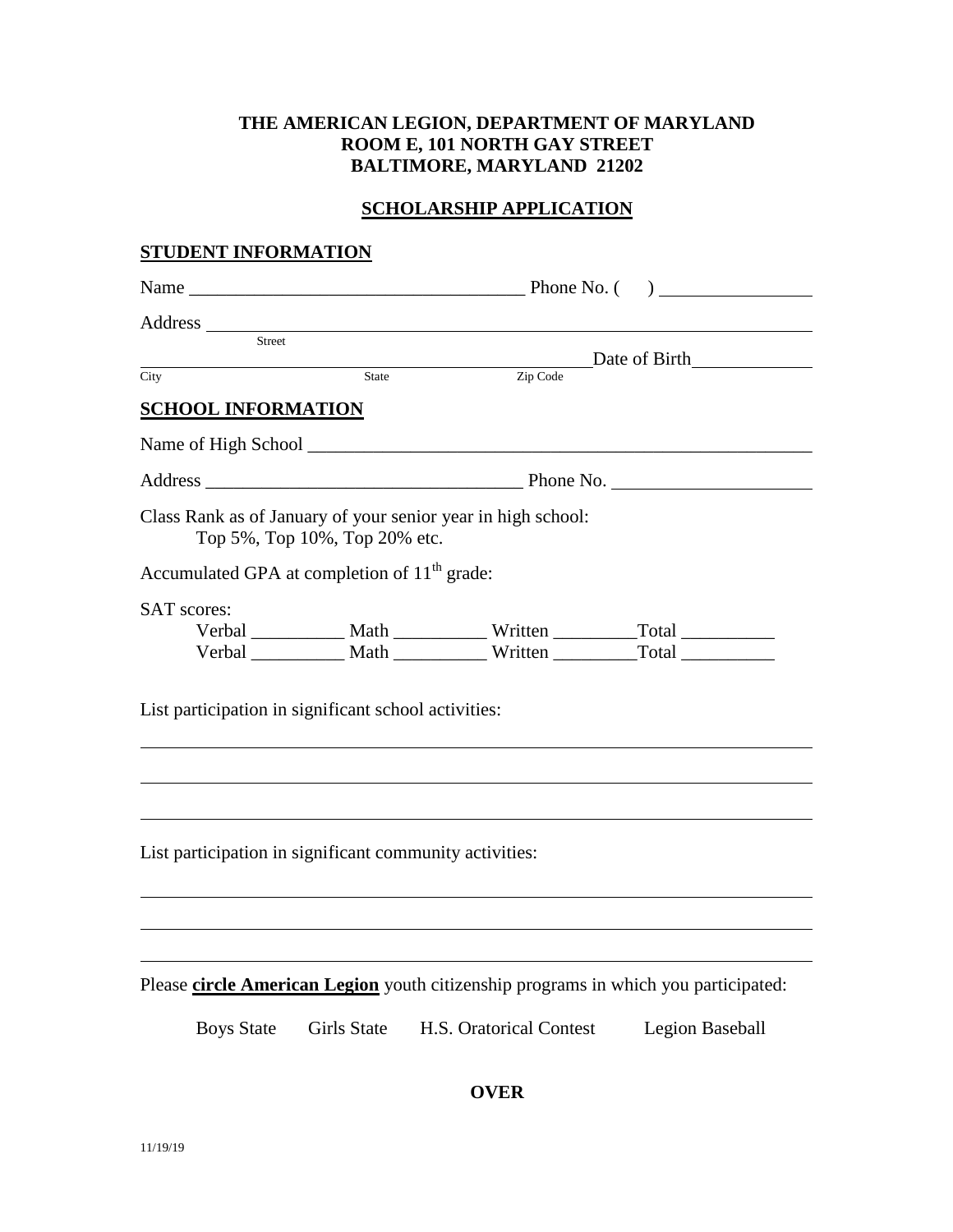# **PARENT/GRANDPARENT INFORMATION**

| Father/Grandfather Belongs to American Legion Post No. ________ Card No. __________________________  |  |  |
|------------------------------------------------------------------------------------------------------|--|--|
|                                                                                                      |  |  |
|                                                                                                      |  |  |
|                                                                                                      |  |  |
| Mother/Grandmother Belongs to Legion Post or Unit No. _________ Card No. ___________________________ |  |  |
| Is either parent/grandparent deceased? ________ Is death service-connected? _____ XC No. __________  |  |  |
| Is either parent/grandparent disabled? ________ Is disability service-connected? _____X C No. ______ |  |  |
| Dependent children in family other than applicant:                                                   |  |  |
|                                                                                                      |  |  |
|                                                                                                      |  |  |

### **OTHER INFORMATION**

In addition to the information on this form, the applicant must submit the following by the deadline:

- 1. Academic transcript of his/her high school record (courses/credits) that includes the SAT scores and grade point average (GPA).
- 2. Three (3) letters of reference from responsible adults (not relatives).

Name \_\_\_\_\_\_\_\_\_\_\_\_\_\_\_\_\_\_\_\_\_\_\_\_\_\_\_\_\_\_ Age \_\_\_\_\_\_\_\_\_\_

3. A brief essay indicating career objectives, why further education is needed, and any extenuating circumstances that should be considered.

### **CERTIFICATION**

I affirm that the foregoing information reported on this application form is true, correct, and complete. I fully understand that any misrepresentation or incorrect information can lead to disqualification for, or forfeiture of, any scholarship grant.

\_\_\_\_\_\_\_\_\_\_\_\_\_\_\_\_\_\_ \_\_\_\_\_\_\_\_\_\_\_\_\_\_\_\_\_\_\_\_\_\_\_\_\_\_\_\_\_\_\_\_\_\_\_\_\_\_\_\_\_\_\_\_\_\_\_\_\_\_\_\_\_\_\_\_\_\_\_\_\_\_ DATE STUDENT'S SIGNATURE

#### **REVIEWED BY:**

\_\_\_\_\_\_\_\_\_\_\_\_\_\_\_\_\_\_\_\_\_\_\_\_\_\_\_\_\_\_\_\_\_\_ \_\_\_\_\_\_\_\_\_\_\_\_\_\_\_\_\_\_\_\_\_\_\_\_\_\_\_\_\_\_\_\_\_\_\_\_\_\_\_\_\_\_\_\_\_\_ PARENT'S SIGNATURE SCHOOL COUNSELOR'S SIGNATURE